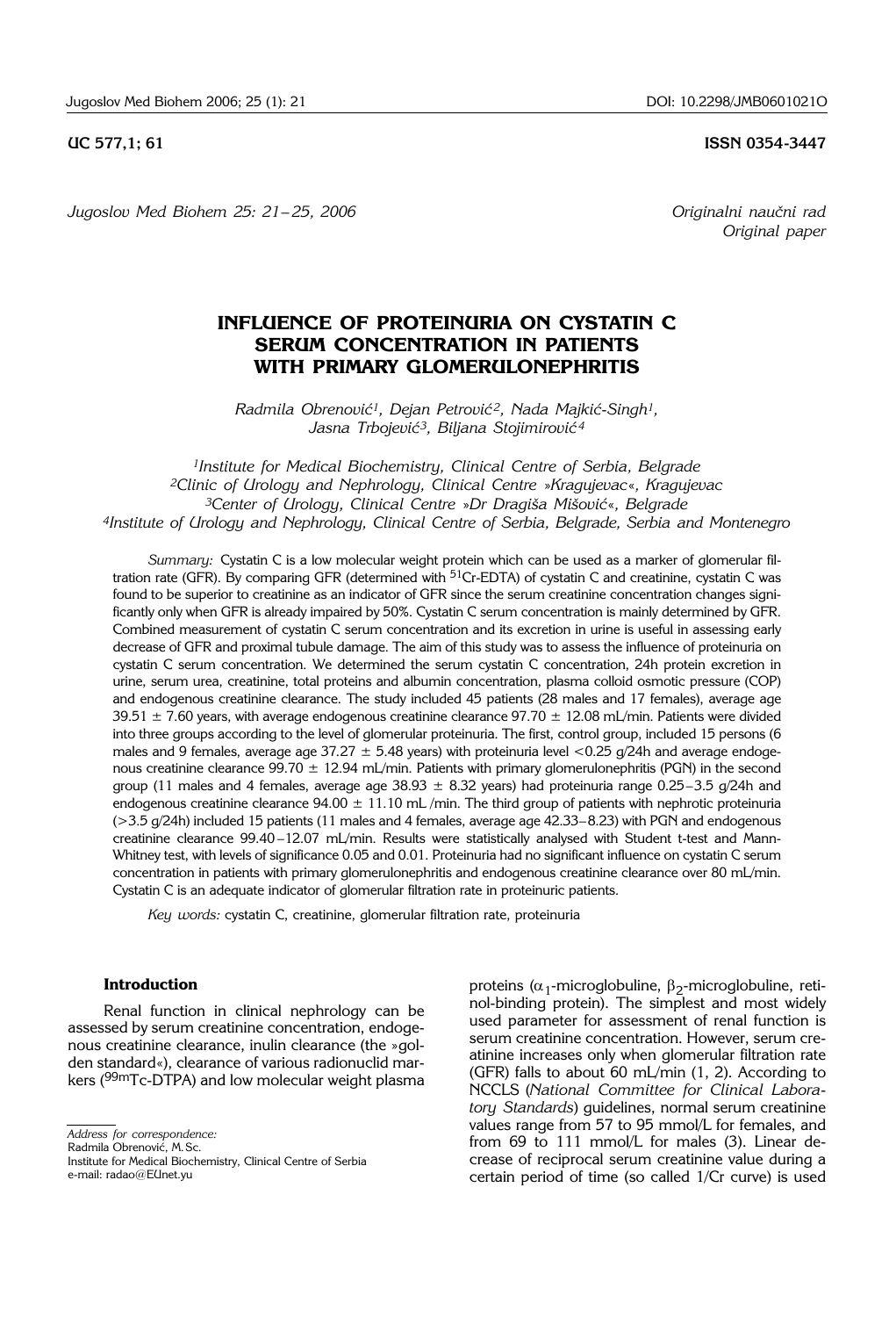for assessment of progression rate of chronic renal failure. The time period during which creatinine serum concentration doubles is used as a parameter for assessing progression of chronic renal failure and efficacy of applied therapy (2). In hypertensive patients or those with family history of renal diseases and pathological findings in urine, or with serum creatinine concentration above normal values, GFR should be determined. Endogenous creatinine clearance and clearance of radionuclide isotopes are used for the assessment of GFR. The golden standard for determining GFR is clearance of inulin and other markers, such as  $^{125}$ I – iothalamate (4–6).

Cystatin C serum concentration can also be used for the assessment of GFR. Cystatin C is a plasma protein with molecular weight of 13 kD. Due to its low molecular weight, it is easily filtered through glomerular basement membrane, and more than 99% is reabsorbed in epithelial cells of proximal tubules. Therefore, because of its constant rate of production by nucleated cells, its serum concentration is determined by glomerular filtration, which makes it a good marker of GFR (7–15). There is no statistically significant difference between serum cystatin C concentration in men and women. Normal cystatin C values, as suggested by NCCLS (National Committee for Clinical Laboratory Standards) range from 0.54 to 1.21 mg/L (3). It is determined by immunonephelometric method. Combined measurement of cystatin C serum concentration and its urine excretion is useful in the assessment of early decrease of GFR and proximal tubules damage (17, 18). Daily urine excretion of cystatin C is  $0.0074 \pm 0.0034$  mg. Very low cystatin  $\tilde{C}$  concentration in urine (< 0.3 mg/L) limits its routine use in assessment of tubulointerstitial damage.

The aim of this study was to determine the influence of various proteinuria levels on cystatin C serum concentration.

#### **Patients and Methods**

The study included 45 patients treated at the Institute of Urology and Nephrology, Clinical Center of Serbia in Belgrade, over a period of one year. All subjects gave informed consent to participate in the study, according to Helsinki Declaration on Medical Research.

Patients included in the study had primary glomerular diseases, endogenous creatinine clearance > 80 mL/min and various levels of glomerular proteinuria. Urinary infection was excluded by microscopic and microbiologic examination of each urine sample.

Patients were divided into three groups based on proteinuria levels: group I (control) with proteinuria < 0.25 g/24h, group II (nonnephrotic proteinuria) with proteinuria 0.25–3.5 g/24h and group III (nephrotic proteinuria) with proteinuria > 3.5 g/24h (*Table I*).

Blood and urine samples were taken in the morning. Twenty-four hour urine was collected from 6 A.M. one day to 6 A.M. the next day. Creatinine

| General data     |             | Groups (24h-proteinuria)                                                                                                                                                                                                                                                                                                                                                           |                            |                                     |
|------------------|-------------|------------------------------------------------------------------------------------------------------------------------------------------------------------------------------------------------------------------------------------------------------------------------------------------------------------------------------------------------------------------------------------|----------------------------|-------------------------------------|
|                  |             | $(< 0.25$ g/24h)                                                                                                                                                                                                                                                                                                                                                                   | Н<br>$(0.25 - 3.5)$ g/24h) | III<br>$( \geq 3.5 \text{ g}/24h )$ |
|                  |             | Mean $\pm$ SD                                                                                                                                                                                                                                                                                                                                                                      | Mean $\pm$ SD              | Mean $\pm$ SD                       |
| Number (N)       |             | 15                                                                                                                                                                                                                                                                                                                                                                                 | 15                         | 15                                  |
| Sex (m/f)        |             | 6/9                                                                                                                                                                                                                                                                                                                                                                                | 11/4                       | 11/4                                |
| Age (years)      |             | $37.27 \pm 5.48$                                                                                                                                                                                                                                                                                                                                                                   | $38.93 \pm 8.32$           | $42.33 \pm 8.23$                    |
| $CCr$ (mL/min)   |             | $99.70 \pm 12.94$                                                                                                                                                                                                                                                                                                                                                                  | $94.00 \pm 11.10$          | $99.40 \pm 12.07$                   |
| Healthy subjects |             | 15                                                                                                                                                                                                                                                                                                                                                                                 |                            |                                     |
| Primary GN       | MsGN        |                                                                                                                                                                                                                                                                                                                                                                                    | 9                          |                                     |
|                  | <b>MGN</b>  |                                                                                                                                                                                                                                                                                                                                                                                    |                            | 7                                   |
|                  | <b>MPGN</b> |                                                                                                                                                                                                                                                                                                                                                                                    |                            | 2                                   |
|                  | <b>GNMP</b> |                                                                                                                                                                                                                                                                                                                                                                                    | 3                          | 3                                   |
|                  | <b>FSGS</b> |                                                                                                                                                                                                                                                                                                                                                                                    | 3                          | 3                                   |
|                  |             | N – number of subjects, m – male, f – female, SD – standard deviation, Ccr – endogenous creatinine clearance, PGN – primary glomeru-<br>lonephritis, MsGN – mesangioproliferative glomerulonephritis, MGN – membranous glomerulonephritis, MPGN – membranoproliferative<br>glomerulonephritis, GNMP – minimal change glomerulonephritis, FSGS – focal segmental glomerulosclerosis |                            |                                     |

Table I General patients' data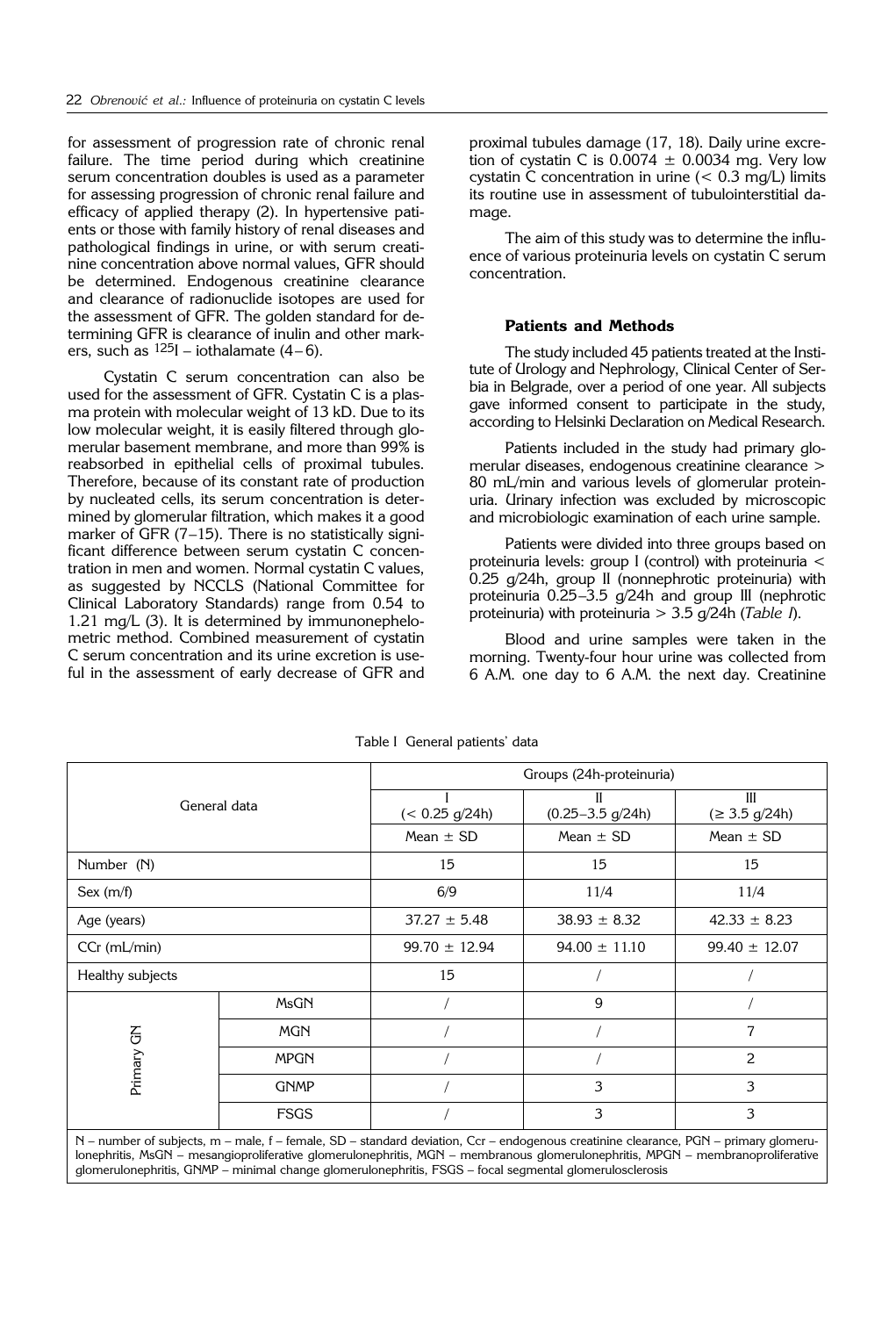concentration in serum was determined by colorimetric test, on Monarch plus IL, Milan, Italy, apparatus. Creatinine concentration in 24h urine was determined in the same way with ten times higher dilution. Urea serum concentration was determined by enzyme method (urease-glutamat dehydrogenase) on the same apparatus.

Proteinuria in samples of 24h urine was determined by colorimetric test with CBB. Cystatin C serum concentration was determined by PENIA method (*Particle*-*Enhanced Nephelometric Immuno*-*Assay*) from Dade-Behring Co. The reference range for cystatin C serum concentration is 0.54–1.21 mg/L. Coloid-osmotic pressure (COP) was calculated from the equation (19):

COP (mmHg) =  $\alpha$ (P-Alb)<sup>2</sup> +  $\beta$ [Alb × (P-Alb)] proteinuria  $3.5 \frac{\text{g}}{24h}$  a = 0.13 i b = 2.07 proteinuria <  $3.5$  g/24h a =  $-1.15$  i b =  $3.03$ ,

where P stands for plasma total protein concentration (g/L) and Alb represents plasma albumin concentration (g/L). Normal COP ranges from 24 to 26 mmHg.

Group differences were tested by the Student ttest and Mann-Whitney U test.

#### **Results**

In order to assess renal function, we determined urea, creatinine and cystatin C serum concentrations, proteinuria and endogenous creatinine clearance in patients with primary glomerular diseases. Results are shown in *Table II*.

No statistically significant differences were found between groups concerning serum urea and creatinine, and endogenous creatinine clearance values.

Patients with proteinuria  $>$ 3.5 g/24h had significantly lower total proteins and albumin serum concentrations  $(p<0.01)$  than patients with proteinuria range 0.25-3.5 g/24h (Table II). Between other patients' groups, no statistically significant differences were found concerning serum albumin and total proteins concentration  $(p>0.05)$ .

Patients with proteinuria  $>$  3.5 g/24h had significantly lower COP  $(p<0.01)$  than control subjects and patients with nonnephrotic proteinuria. No statistically significant difference in COP was found between other groups  $(p>0.05)$ .

The mean values of cystatin C in examined groups were normal, but higher in patients with proteinuria. All parameters are presented in *Tables I* and *II*.

No statistically significant difference in cystatin C serum values ( $p > 0.05$ ) was found between groups.

### **Discussion**

Serum cystatin C concentration was used to estimate renal function, as it is a better marker of GFR decrease than serum creatinine and clearance of endogenous creatinine.

By investigating the correlation between GFR (determined by clearance of 51Cr-EDTA), serum cystatin C and serum creatinine, it was found that cystatin C is a better marker for GFR than serum creatinine concentration (20). By investigating correlations between 99mTc-DTPA clearance and 1/cys C, 1/creatinine and endogenous creatinine clearance (CCr), it was found that correlation between <sup>99m</sup>Tc-DTPA clearance and 1/cys C was the best (17, 18). In patients with normal and mild renal insufficiency  $(^{99}$ mTc-

|                                                                                        | Endogenous creatinine clearance (mL/min)       |                                |                        |  |  |
|----------------------------------------------------------------------------------------|------------------------------------------------|--------------------------------|------------------------|--|--|
| <b>Parameters</b>                                                                      | $< 0.25$ g/24h (I)                             | $0.25 - 3.5$ g/24h (II)        | $\geq$ 3.5 g/24h (III) |  |  |
|                                                                                        | Mean $\pm$ SD                                  | Mean $\pm$ SD                  | Mean $\pm$ SD          |  |  |
| Total proteins $(g/L)$                                                                 | $70.00 \pm 3.57^*$                             | 68.33 $\pm$ 4.76 <sup>**</sup> | $51.87 \pm 6.46$       |  |  |
| Albumines $(q/L)$                                                                      | $42.93 \pm 3.61^*$                             | $41.87 \pm 4.88$ <sup>**</sup> | $25.67 \pm 4.06$       |  |  |
| $COP$ (mm $Hg$ )                                                                       | $26.44 \pm 2.71$ <sup>*</sup>                  | $24.72 \pm 3.47**$             | $14.87 \pm 3.75$       |  |  |
| (Irea (mmol/L)                                                                         | $5.03 \pm 0.92^*$                              | $5.61 \pm 1.27$                | $5.86 \pm 1.64$        |  |  |
| Creatinine $(\mu \text{mol/L})$                                                        | $85.34 \pm 13.60^*$                            | $92.40 \pm 11.33$              | $90.00 \pm 26.92$      |  |  |
| Creatinine clearance (mL/min)                                                          | $99.70 \pm 12.94$ <sup>*</sup>                 | $94.00 \pm 11.10$              | $99.40 \pm 12.07$      |  |  |
| Cystatin C $(mq/L)$                                                                    | $0.82 \pm 0.20^*$                              | $1.00 \pm 0.42$                | $1.07 \pm 0.39$        |  |  |
| Significance                                                                           | • p I,III < 0.01<br>◆ <b>+</b> p II,III < 0.01 |                                |                        |  |  |
| N – number of subjects, SD – standard deviation, COP – plasma colloid-osmotic pressure |                                                |                                |                        |  |  |

Table II Examined parameters according to level of glomerular filtration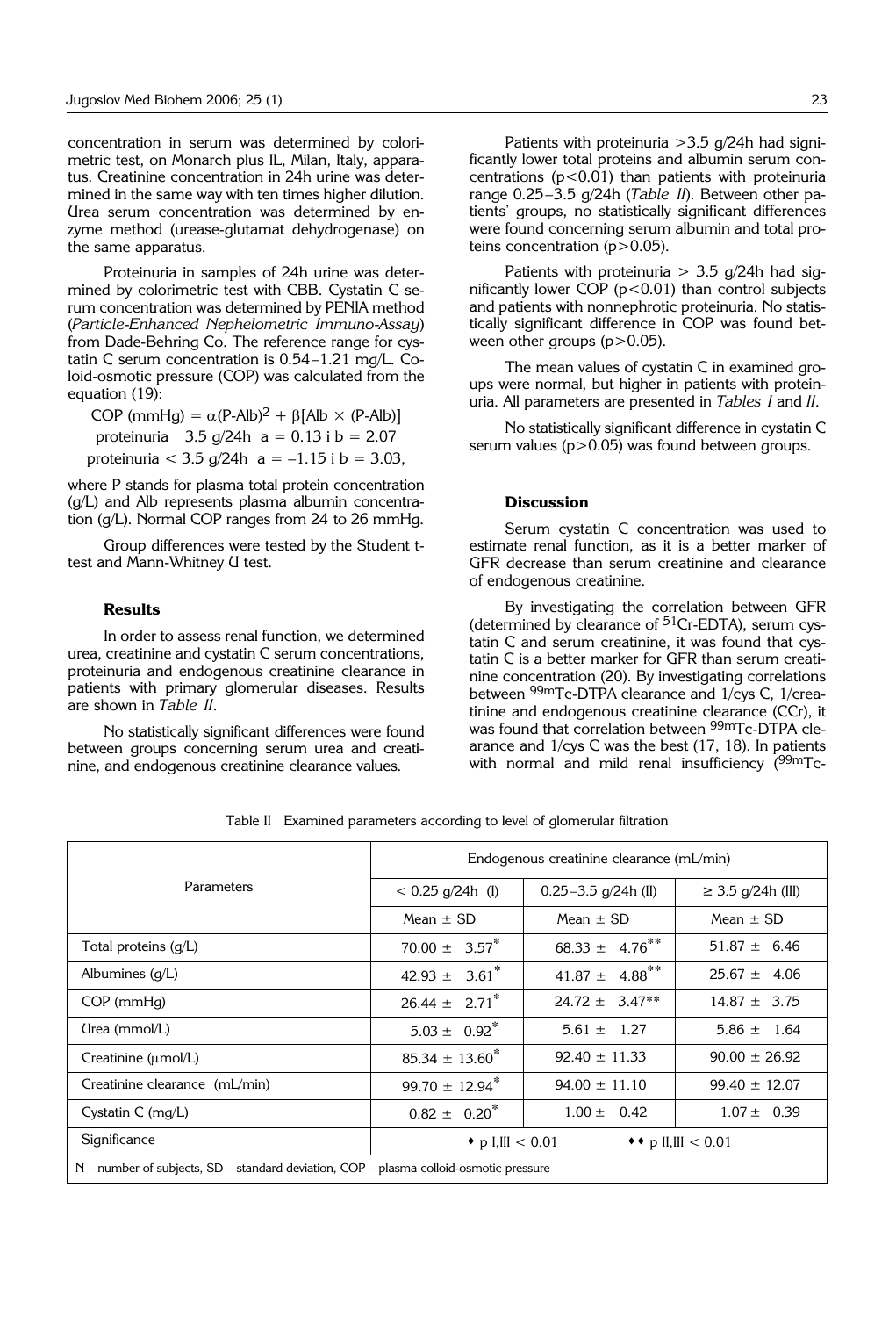DTPA clearance  $50-80$  mL/min) cystatin C is a liable marker of GFR (17, 18, 20). Assessment of GFR by radionuclid clearance is not safe to perform in patients with progressive renal diseases and GFR values lower than  $20-30$  mL/min (10).

Combined measurement of cystatin C concentration in serum and in urine is valuable for assessing early decrease of GFR and damage of proximal tubules (21). Proteinuria has no statistically significant influence on cystatin C serum concentration in patients with endogenous creatinine clearance > 80 mL/min. Patients with endogenous creatinine clearance < 30 mL/min excrete significantly higher amounts of cystatin C in urine than subjects with normal endogenous creatinine clearance values. Increase of fraction cystatin C clearance represents deterioration of proximal tubule epithelial cells function (7).

Renal function gradualy decreases in patients with chronic renal diseases. Measuring creatinine serum concentration as the marker for GFR should be performed at least once a year in patients with chronic renal diseases, and even more often in patients with GFR  $< 60$  mL/min/1.73 m<sup>2</sup>, rapid decrease of GFR ( $\geq$  4 mL/min/1.73 m<sup>2</sup>/year), risk factors that contribute to rapid decrease of renal function, during treatment for slowing down the progression of renal disease, and during exposure to risk factors for acute decrease of GFR (4, 5). In patients with chronic kidney diseases, renal function decreases progressively, irrespective of cessation of primary event that caused the disease. In patients with GFR  $<$  60 mL/min/1.73 m<sup>2</sup> end-stage renal failure (GFR  $<$  15 mL/min/1.73 m<sup>2</sup>) develops in 10 years. Decrease rate of renal function is  $≥ 4$  mL/min/1.73 m<sup>2</sup>/year (4, 5).

Proteinuria has no statistically significant influence on cystatin C serum concentration in patients with primary glomerulonephritis and endogenous creatinine clearance over 80 mL/min.

## UTICAJ PROTEINURIJE NA KONCENTRACIJU CISTATINA C U SERUMU KOD BOLESNIKA SA PRIMARNIM GLOMERULONEFRITISOM

*Radmila Obrenović<sup>1</sup>, Dejan Petrović<sup>2</sup>, Nada Majkić-Singh<sup>1</sup>,* Jasna Trbojević<sup>3</sup>, Biljana Stojimirović<sup>4</sup>

*1Institut za medicinsku biohemiju, KCS, Beograd 2Klinika za urologiju i nefrologiju, KBC* »*Kragujevac*«*, Kragujevac 3Centar za urologiju, Klini~ki centar* »*Dr Dragi{a Mi{ovi}*«*, Beograd 4Institut za urologiju i nefrologiju, Nefrolo{ka klinika, KBC, Beograd, Srbija i Crna Gora*

*Kratak sadržaj:* Cistatin C je protein male molekulske mase koji može da se koristi za procenu jačine glomerulske filtracije. Ispitivanjem stepena povezanosti između JGF (određene pomoću <sup>51</sup>Cr-EDTA klirensa), *cistatina C* i kreatinina u serumu, utvr|eno je da je *cistatin C* bolji pokazatelj JGF u odnosu na koncentraciju kreatinina u serumu jer je poznato da se 50% JGF izgubi pre nego što dođe do značajnije promene u koncentraciji serumskog kreatinina. Koncentracija cistatina C u serumu uglavnom zavisi od jačine glomerulske filtracije. Kombinovano merenje koncentracije *cistatina C* u serumu i količine izlučivanja *cistatina C* mokraćom, korisno je za procenu početnog smanjenja jačine glomerulske filtracije i oštećenja proksimalnih tubula bubrega. Zbog toga je cilj ovog rada bio da se ispita uticaj proteinurije na koncentraciju cistatina C u serumu. Pored određivanja koncentracija cistatina C u serumu i proteina u 24h urinu, određene su i koncentracija uree, kreatinina, ukupnih proteina i albumina u serumu, koloidno-osmotski pritisak plazme (COP) i klirens endogenog kreatinina. Ispitano je 45 bolesnika (28 muškaraca i 17 žena), prosečne starosti 39,51  $\pm$  7,60 godina, sa prosečnim klirensom endogenog kreatinina 97,70  $\pm$  12,08 mL/min. Zavisno od stepena glomerulske preteinurije ispitanici su podeljeni u tri grupe. U prvoj grupi sa proteinurijom < 0,25 g/24h (kontrolna grupa) bilo je 15 osoba (6 muškaraca i 9 žena), prosečne starosti 37,27  $\pm$  5,48 godina, s prosečnim klirensom endogenog kreatinina 99,70  $\pm$  12,94 mL/min. Druga grupa sa proteinurijom nenefrotskog ranga od 0,25 do 3,5 g/24h imala je 15 bolesnika (11 muškaraca i 4 žene) sa PGN, prosečme starosti 38,93  $\pm$  8,32 godina, s prosečnim klirensom endogenog kreatinina 94,00  $\pm$  11,10 mL/min. Treću grupu sa proteinurijom nefrotskog ranga >3,5 g/24h činilo je 15 bolesnika (11 muškaraca i 4 žene) koji boluju od PGN, prosečne starosti 42,33  $\pm$  8,23 godina, s prosečnim klirensom endogenog kreatinina 99,40  $\pm$ 12,07 mL/min. Za statističku analizu dobijenih podataka korišćeni su Student-ov T-test i Mann Whitney-ev U-test. Prag značajnosti bila je verovatnoća od 0,05 i 0,01. Utvrđeno je da proteinurija nema statistički značajnog uticaja na koncentraciju cistatina C u serumu kod bolesnika sa primarnim glomerulonefritisom i klirensom endogenog kreatinina > 80 mL/min tako da je cistatin C stabilan parametar za procenu JGF i u stanjima proteinurija.

Ključne reči: cistatin C, kreatinin, glomerulske filtracije, proteinurija